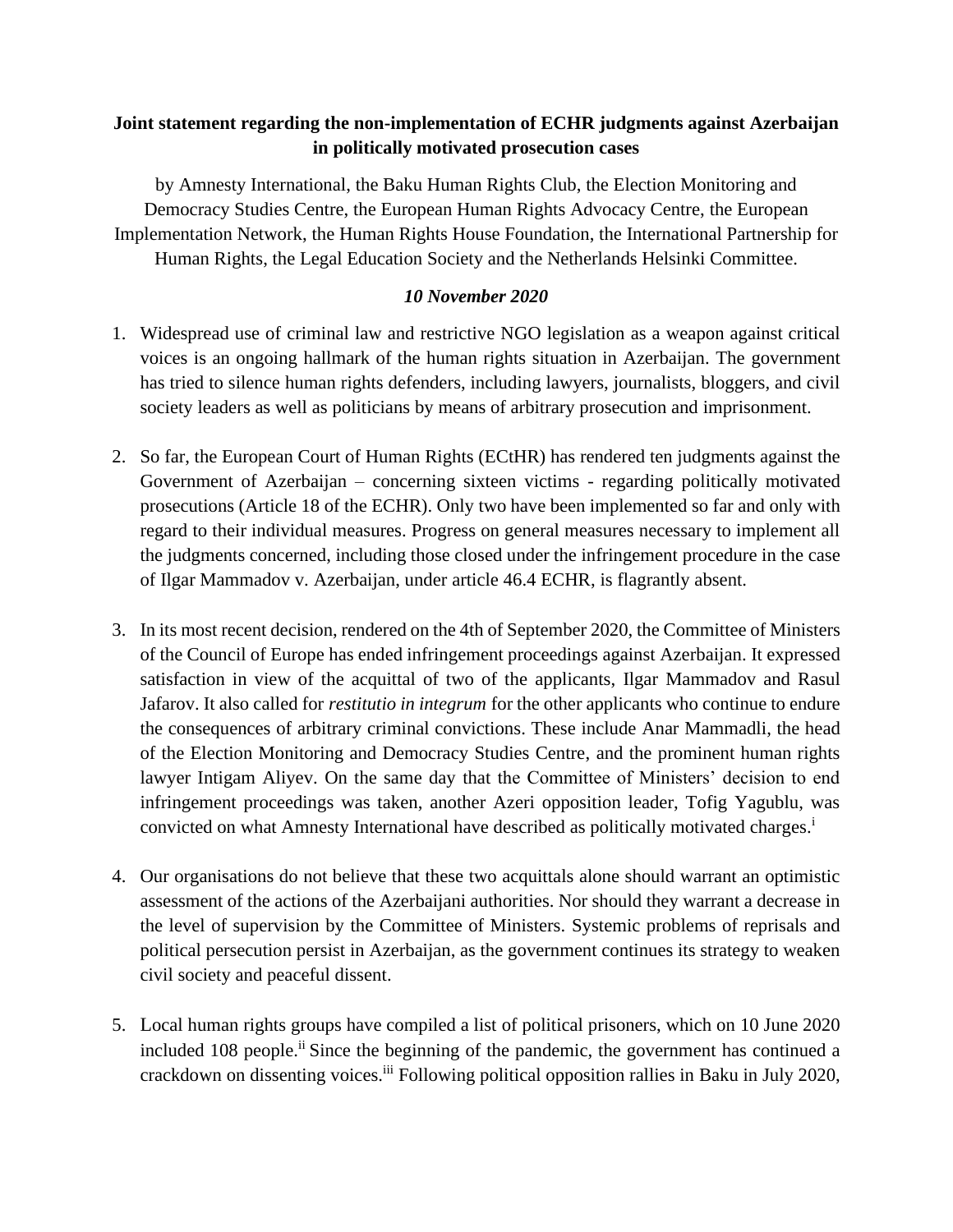more than 100 opposition leaders, supporters, and activists were detained and prosecuted on politically motivated charges or subjected to severe penalties under administrative law.<sup>iv</sup>

- 6. Even when victims of politically motivated prosecutions are released from custody, they are left with criminal records. The effects of this are significant, and include bans on carrying out professional activities (such as leading NGOs or representing clients in legal proceedings); being unable to access bank accounts; ineligibility to stand in elections; and bans on travelling abroad.
- 7. Government critics have been pursued under trumped-up charges, detained arbitrarily, subjected to torture and other ill-treatment, and imprisoned following unfair trials. All pillars of the criminal justice system have been compromised: starting with the police (who carry out arrests without due process); continuing with the prosecution (which uses trumped-up charges); and finishing with courts (which hand out convictions following unfair trials, in which "confessions" obtained under torture are routinely admitted as evidence).
- 8. Restrictive NGO laws were introduced in Azerbaijan in 2013-2014 and have been applied arbitrarily since then. The result has been the hindering of legitimate activities of independent NGOs critical of the government, in particular through continued arbitrary denial of registration and the application of onerous reporting, tax and other requirements creating a pretext for a string of arbitrary arrests and prosecutions of NGO leaders. Subsequent amendments in 2016-2017 created a lengthy, complex and burdensome multitier system of approval of grants, which de facto prevents NGOs from accessing grants from foreign donors. Each grant agreement requires approval from the Ministry of Justice and an opinion on the financial-economic expediency of the grant from the Ministry of Finance, which interpret provisions in a discretionary manner, on vague and broad grounds.<sup>v</sup> Grants are refused for areas which are considered to be already addressed by the governments or where the purpose of a grant and its financial-economic expediency can be assessed as insufficiently described*.* Furthermore, the state controls information over NGO donations, collects information on individuals donating to NGOs, and exercises extensive monitoring powers over NGO activities. The rules on investigating activities of NGOs give the Ministry of Justice the power to impose, in the context of inspections, requirements on NGOs that are extremely burdensome.
- 9. The entirety of this legislation has forced NGOs to operate on the fringes of the law in order to continue functioning, leaving them exposed to sanctions deriving from arbitrary interpretations of this exceedingly prohibitive legislation. The European Court of Human Rights has held that the harsh regulation of NGO activity "*cannot be ignored*" when looking at the politically motivated prosecution of members of civil society, because the nature of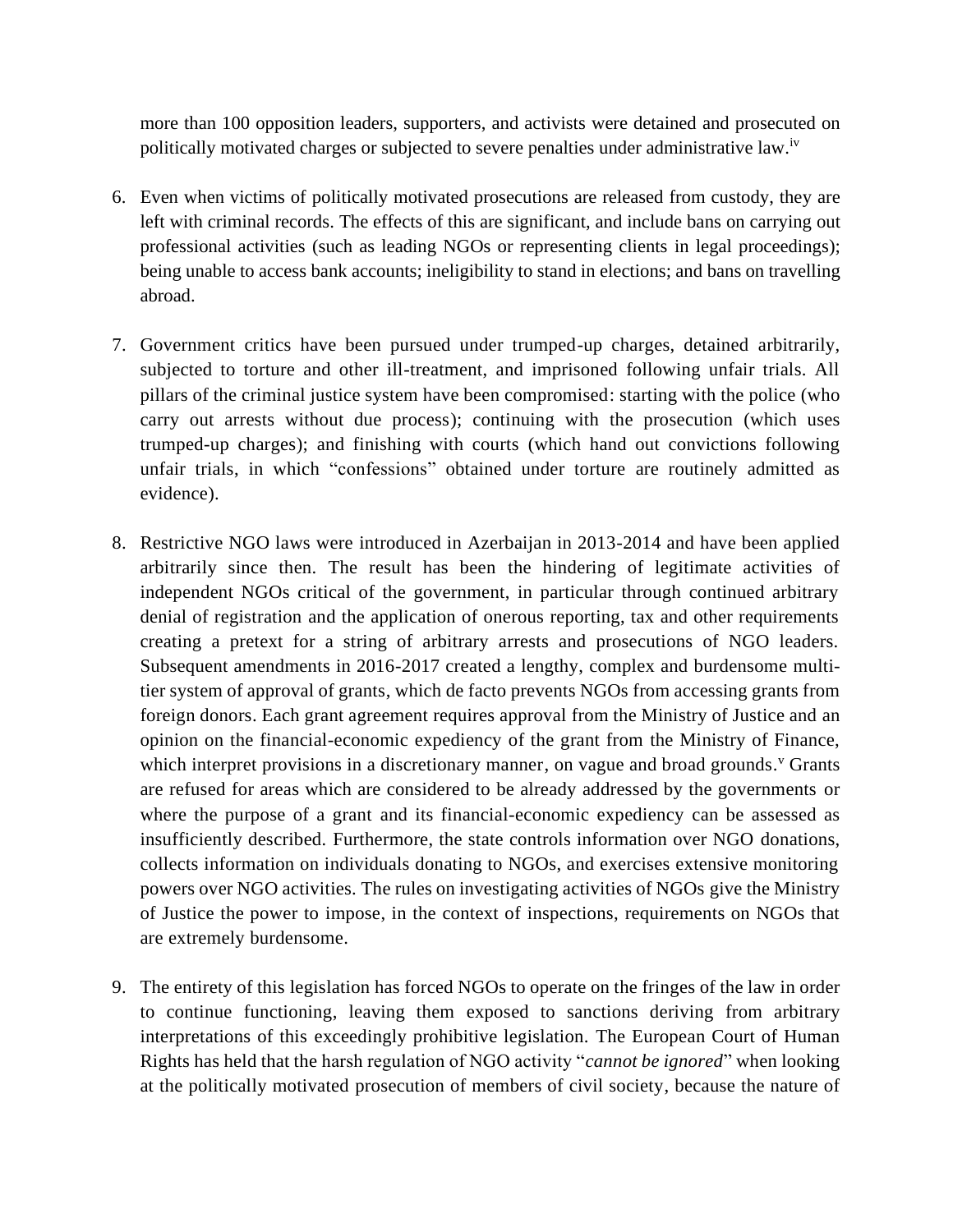the regulations leads to the criminalization of NGO activity.<sup>vi</sup> The Court<sup>vii</sup>, the Venice Commission<sup>viii</sup> and the former Commissioner for Human Rights<sup>ix</sup> have all expressed grave concerns about the NGO legislation not being in line with international standards and about the arbitrary and harsh way it has been applied.

- 10. The issues of politically motivated prosecutions and the restrictive NGO framework are therefore closely intertwined. Intigam Aliyev, Rasul Jafarov and Anar Mammadli, amongst others, were imprisoned under legislation governing NGOs. In these cases, accusations of criminal activity were unlawfully linked to the administrative failures to adhere to draconian NGO and grants legislation. Systemic misuse of the criminal justice system in Azerbaijan cannot be effectively addressed without carrying out reforms to change the laws that are used to facilitate them. Furthermore, a vibrant civil society is fundamental to achieving reforms to ensure independence of the judiciary and prosecution authorities, which are necessary to prevent politically motivated prosecutions - and this will not be possible under legislation that is suffocating civil society.
- 11. We, the undersigned NGOs, call upon the Committee of Ministers of the Council of Europe to:
	- Express serious concern for Azerbaijan's failure to pursue any of the measures required to address the systemic causes that led to the multiple Court judgments finding politically motivated prosecutions and imprisonment of government critics, lawyers, and human rights defenders, and which led the Committee of Ministers to initiate its first infringement procedure under art 46.4 ECHR in the case of Ilgar Mammadov v Azerbaijan.
	- Maintain the *Mammadli* group on the agenda of every upcoming CM DH meeting, in order to apply continuous and effective scrutiny of the implementation of individual and general measures, as a follow up to the infringement procedure in the case of Ilgar Mammadov v. Azerbaijan.
	- Call upon the Azerbaijani authorities to effectively address the lack of independence in the judiciary that enables and condones arbitrary arrests and prosecutions; to end the politically motivated prosecution of members of civil society and all arbitrary restrictions on their work; and to stop reprisals for legitimate human rights work.
	- Address the issue of restrictive NGO and grants legislation in the next decision regarding the Mammadli group and request the Azerbaijani government to amend the current restrictive legislation regarding NGO activities and grants to bring it into line with the country's obligation under international human rights law.
	- Request that the Secretariat prepare an Interim Resolution, to be issued by the Committee of Ministers at its March 2021 CM/DH meeting unless the criminal convictions of all applicants in this group are overturned by that meeting.